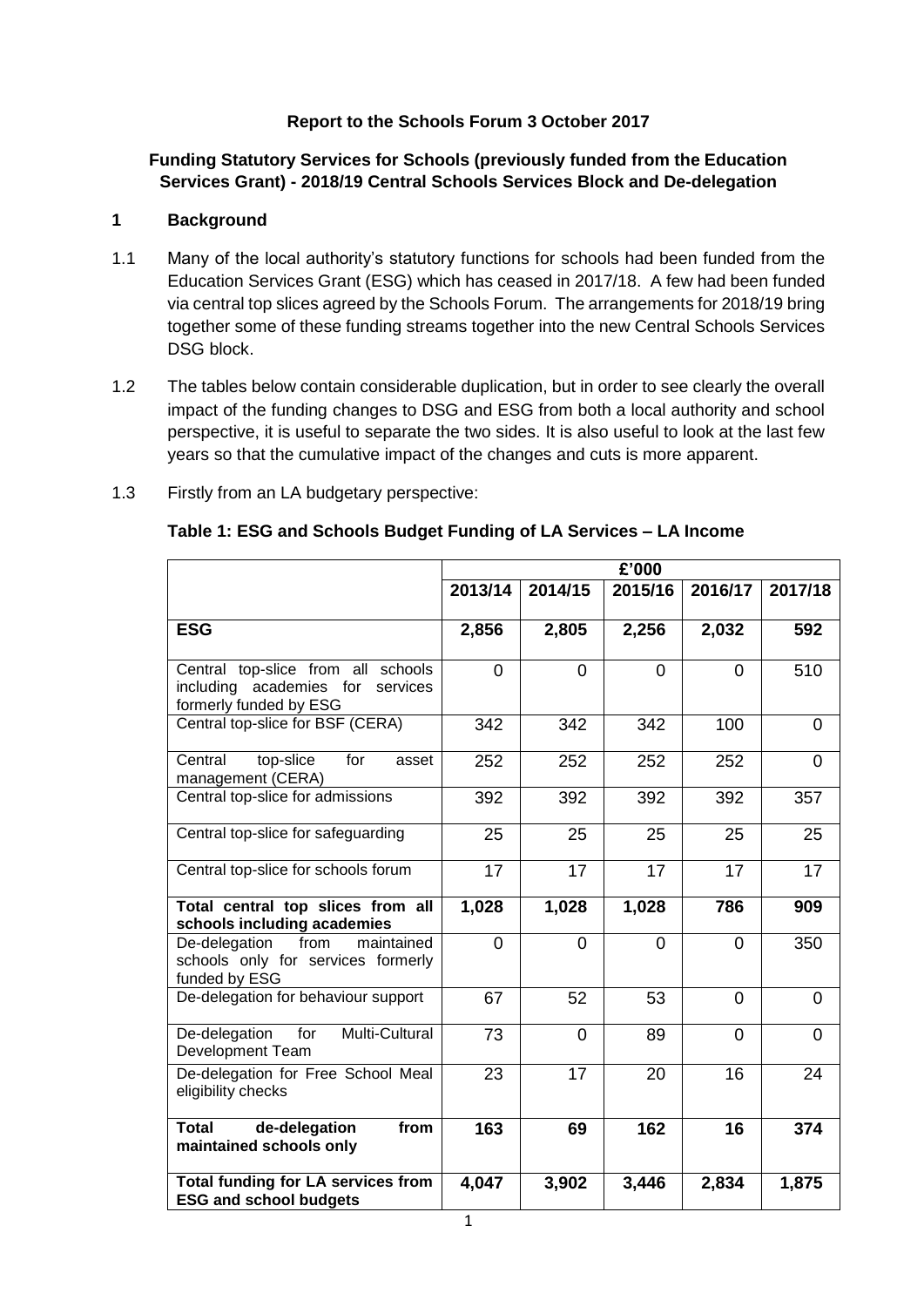- 1.4 Thus from an LA perspective, funding for school services from DSG and ESG has more than halved over the 5 year period. Even if we discount the reduction in BSF support, coinciding with the ending of the project, funding has decreased by around £1.8m.
- 1.5 The picture from a schools budgetary perspective is as follows:

|                                                                                                                    |                |                | £'000          |          |          |
|--------------------------------------------------------------------------------------------------------------------|----------------|----------------|----------------|----------|----------|
|                                                                                                                    |                |                |                |          |          |
|                                                                                                                    | 2013/14        | 2014/15        | 2015/16        | 2016/17  | 2017/18  |
| Addition by DfE to school budget for<br>element of ESG relating to services<br>for all schools including academies | $\overline{0}$ | $\Omega$       | $\Omega$       | 0        | (410)    |
| Central top-slice from all schools<br>including academies for<br>services<br>formerly funded by ESG                | 0              | $\overline{0}$ | $\overline{0}$ | 0        | 510      |
| maintained<br>De-delegation<br>from<br>schools only for services formerly<br>funded by ESG                         | 0              | $\Omega$       | $\Omega$       | 0        | 350      |
| Central top-slice for BSF (CERA)                                                                                   | 342            | 342            | 342            | 100      | $\Omega$ |
| top-slice<br>for<br>Central<br>asset<br>management (CERA)                                                          | 252            | 252            | 252            | 252      | $\Omega$ |
| Central top-slice for admissions                                                                                   | 392            | 392            | 392            | 392      | 357      |
| Central top-slice for safeguarding                                                                                 | 25             | 25             | 25             | 25       | 25       |
| Central top-slice for schools forum                                                                                | 17             | 17             | 17             | 17       | 17       |
| De-delegation for behaviour support                                                                                | 67             | 52             | 53             | $\Omega$ | $\Omega$ |
| Multi-Cultural<br>De-delegation<br>for<br>Development Team                                                         | 73             | $\Omega$       | 89             | $\Omega$ | $\Omega$ |
| De-delegation for Free School Meal<br>eligibility checks                                                           | 23             | 17             | 20             | 16       | 24       |
| <b>Total</b>                                                                                                       | 1,191          | 1,097          | 1,190          | 802      | 873      |

1.6 It is perhaps surprising to see that the overall net contribution to LA services from school budgets has significantly decreased since 2015/16. The substantial contribution in 2017/18 towards statutory services formerly funded by ESG was largely offset by a combination of part of the ESG grant being added to Schools Block DSG and the ending of CERA (both BSF and asset management).

## **2 2018/19 Funding of Statutory Services for Schools**

- 2.1 We had assumed that the creation of Central Services DSG block meant that the funds within this block could be used for central services, without requiring Schools Forum votes to agree this. Otherwise there would seem little point in creating such a block, as the arrangements would replicate existing arrangements in 2017/18
- 2.2 However, the DfE's operational guidance states that line by line approval will be required in order for the Central Services Block to be used for central services.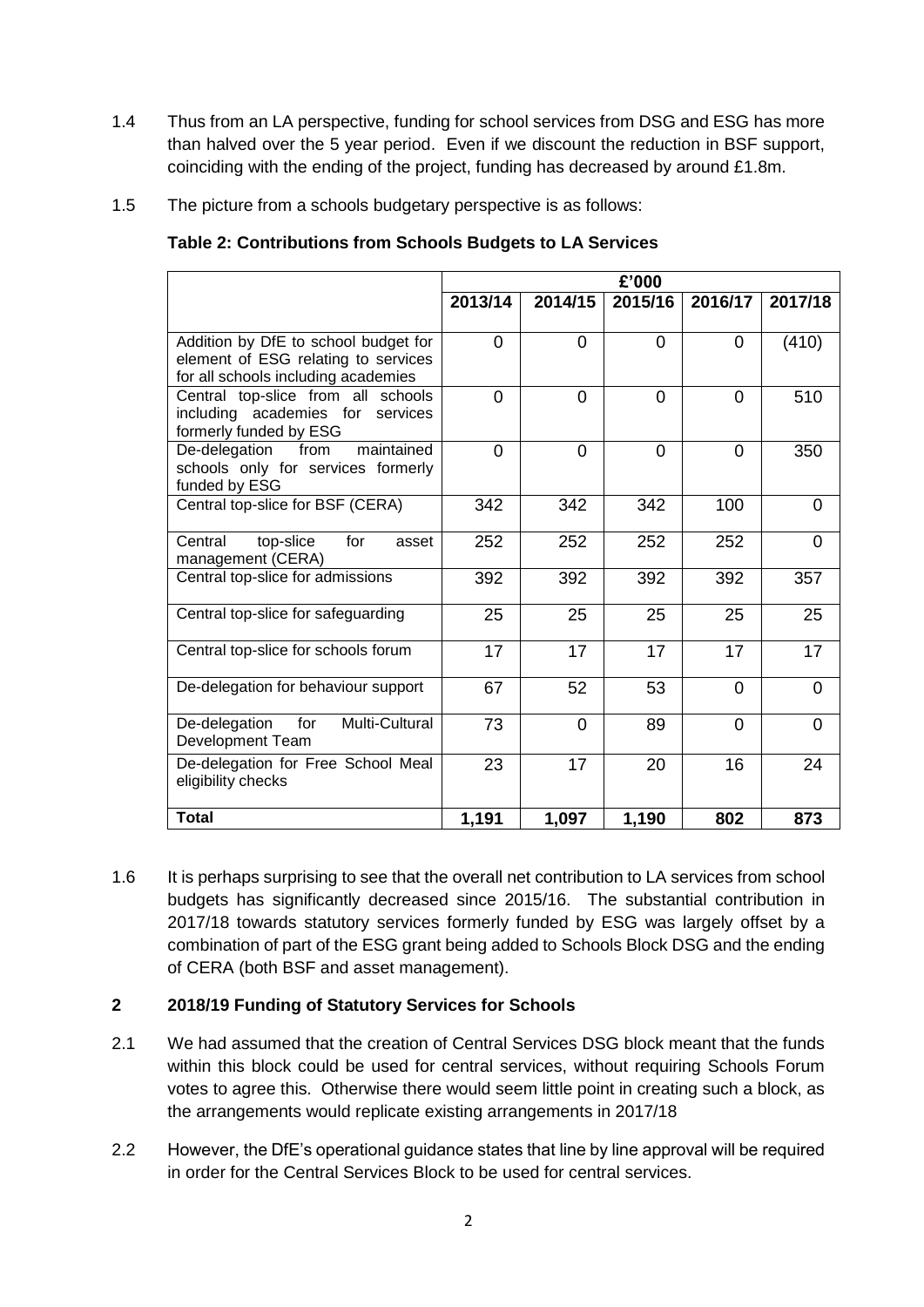- 2.3 This means that for 2018/19, as for 2017/18, there will be two Forum votes, the first by the whole Forum covering services funded from the Central School Services block, the second by maintained school Forum representatives only, covering statutory services for maintained schools only funded by de-delegation.
- 2.4 The Council is considering the sums that will be requested for 2018/19. For the dedelegation element, the requests will cover the entire financial year, rather than the 7 months in 2017/18 (this element of ESG continued at a reduced level until August 2017).
- 2.5 Central retentions for ESG duties will be calculated at an individual school level at an amount per pupil. We are proposing to generally replicate the DfE's previous scaling arrangements with regard to ESG for special schools (4.25) and PRUs (3.75), although we will consider whether there are any services for which this seems an unreasonable assumption.
- 2.6 With regard to the information provided to the Forum in order to decide how to vote, we intend to broadly follow the suggested evidence in paragraph 132 of the ESFA's operational guide for 2018/19, namely:
	- planned total spending for 2018-19 on each of the headings set out in table 4 below
	- spending shown to at least the level of detail provided in the 2018-19 section 251 budget statement
	- comparable figures for previous years' spending, split where relevant between those relating to all schools and those for maintained schools only
	- consequences for the funding and delivery of each of the services provided if the request was not approved
	- the impact on individual school budgets and their overall financial position
	- the impact on the local authority if the amount was not held centrally
	- detail of the results of the equalities impact assessment carried out to assess the impact of the central retention of the funding on children or other people who have one or more of the protected characteristics under the Equality Act 2010
- 2.7 The operational guide also contains a summary of statutory responsibilities that local authorities hold for all schools and for maintained schools only, which is shown as Appendix A to this paper.

Tim Davis Finance Team Leader September 2017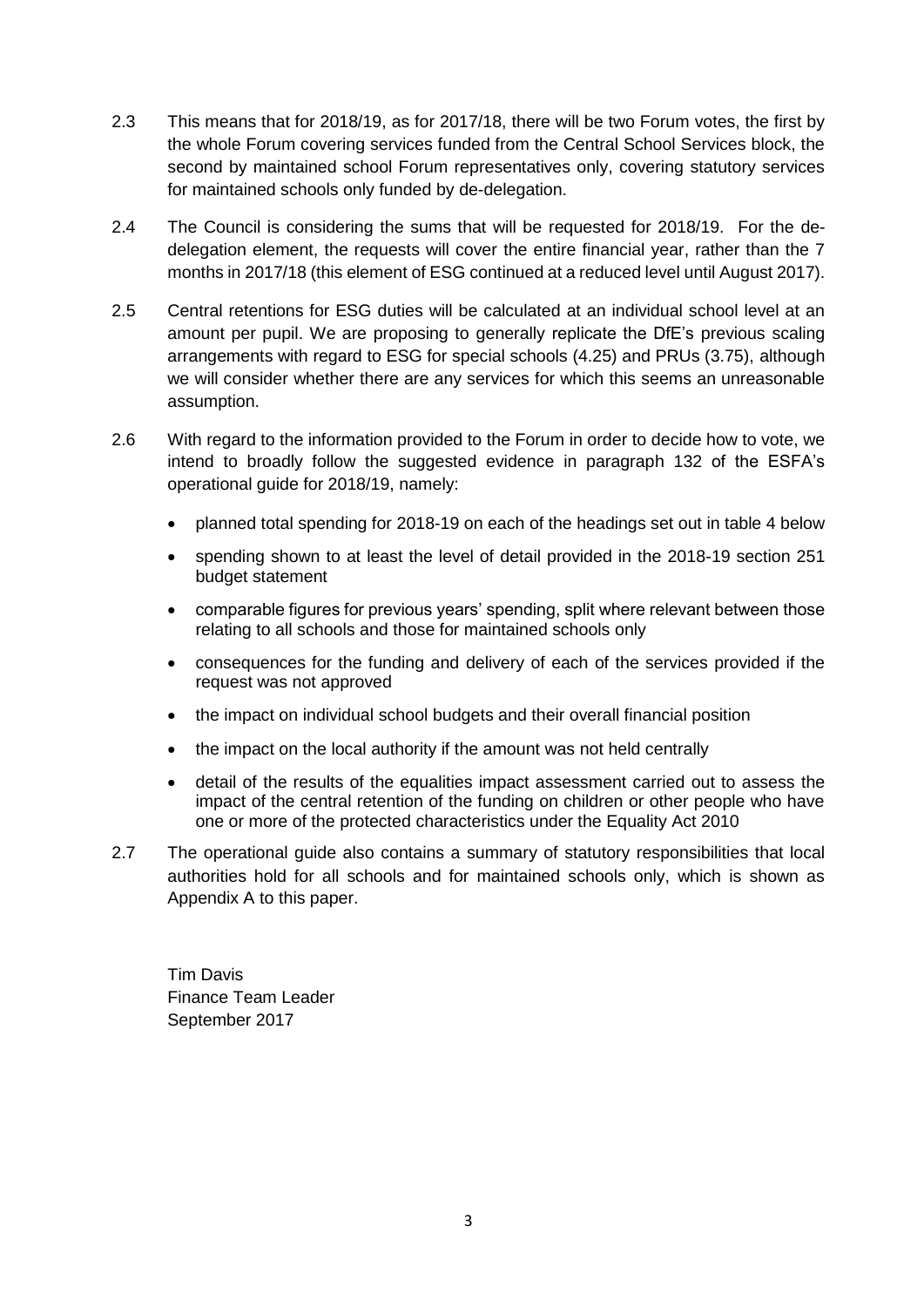# **Appendix A – Statutory Responsibilities for local Authorities previously funded by the Education Services Grant**

*(References are to the schedules in the current schools and early years finance (England) regulations 2017)*

| <b>Central Services</b>                                                                                                                                           |                                                                                                                                                                                                    |  |  |
|-------------------------------------------------------------------------------------------------------------------------------------------------------------------|----------------------------------------------------------------------------------------------------------------------------------------------------------------------------------------------------|--|--|
| Responsibilities local authorities hold for all<br>schools (funded by the central school<br>services block with the agreement of schools<br>forums)               | Responsibilities local authorities hold for<br>maintained schools (funded from maintained<br>school budgets only with agreement of the<br>maintained school members of the schools forum)          |  |  |
| <b>Statutory and regulatory duties</b>                                                                                                                            | <b>Statutory and regulatory duties</b>                                                                                                                                                             |  |  |
| Director of children's services and personal<br>staff for director (Sch 2, 15a)<br>Planning for the education service as a                                        | Functions of LA related to best value and<br>provision of advice to governing bodies in<br>procuring goods and services (Sch 2, 56)                                                                |  |  |
| whole (Sch 2, 15b)<br>Revenue budget preparation, preparation of                                                                                                  | Budgeting and accounting functions relating to<br>maintained schools (Sch 2, 73)                                                                                                                   |  |  |
| information on income and expenditure<br>relating to education, and external audit<br>relating to education (Sch 2, 22)                                           | Functions relating to the financing of maintained<br>schools (Sch 2, 58)                                                                                                                           |  |  |
| Authorisation and monitoring of expenditure<br>not met from schools' budget shares (Sch 2,<br>15c)                                                                | Authorisation and monitoring of expenditure in<br>respect of schools which do not have delegated<br>budgets, and related financial administration (Sch<br>2, 57)                                   |  |  |
| Formulation and review of local authority<br>schools funding formula (Sch 2, 15d)<br>Internal audit and other tasks related to the                                | Monitoring of compliance with requirements in<br>relation to the scheme for financing schools and<br>the provision of community facilities by governing                                            |  |  |
| authority's chief finance officer's<br>responsibilities under Section 151 of LGA<br>1972 except duties specifically related to<br>maintained schools (Sch 2, 15e) | bodies (Sch 2, 58)<br>Internal audit and other tasks related to the<br>authority's chief finance officer's responsibilities<br>under Section 151 of LGA 1972 for maintained<br>schools (Sch 2, 59) |  |  |
| Consultation costs relating to non-staffing<br>issues (Sch 2, 19)                                                                                                 | Functions made under Section 44 of the 2002 Act<br>(Consistent Financial Reporting) (Sch 2, 60)                                                                                                    |  |  |
| Plans involving collaboration with other LA<br>services or public/voluntary bodies (Sch 2,<br>15f)                                                                | Investigations of employees or potential<br>employees, with or without remuneration to work<br>at or for schools under the direct management of                                                    |  |  |
| <b>Standing Advisory Committees for Religious</b><br>Education (SACREs) (Sch 2, 17)                                                                               | the headteacher or governing body (Sch 2, 61)                                                                                                                                                      |  |  |
|                                                                                                                                                                   | Functions related to local government pensions<br>and administration of teachers' pensions in<br>relation to staff working at maintained schools                                                   |  |  |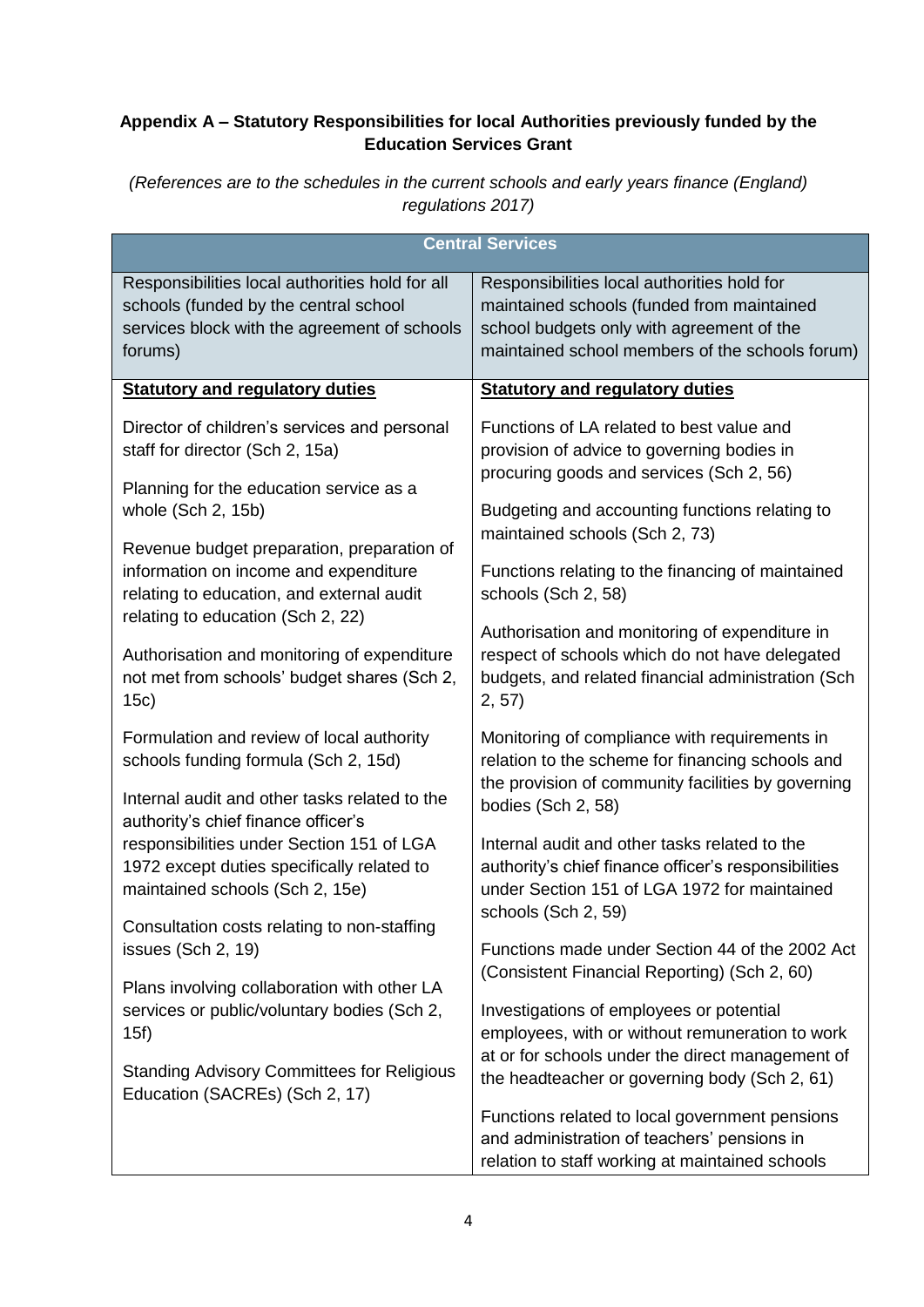|                                                                                                                                                     | <b>Central Services</b>                                                                                                                                                                                                                                                                                            |
|-----------------------------------------------------------------------------------------------------------------------------------------------------|--------------------------------------------------------------------------------------------------------------------------------------------------------------------------------------------------------------------------------------------------------------------------------------------------------------------|
| Responsibilities local authorities hold for all<br>schools (funded by the central school<br>services block with the agreement of schools<br>forums) | Responsibilities local authorities hold for<br>maintained schools (funded from maintained<br>school budgets only with agreement of the<br>maintained school members of the schools forum)                                                                                                                          |
| Provision of information to or at the request<br>of the Crown other than relating specifically                                                      | under the direct management of the headteacher<br>or governing body (Sch 2, 62)                                                                                                                                                                                                                                    |
| to maintained schools (Sch 2, 21)                                                                                                                   | Retrospective membership of pension schemes<br>where it would not be appropriate to expect a<br>school to meet the cost (Sch 2, 75)                                                                                                                                                                                |
|                                                                                                                                                     | HR duties, including: advice to schools on the<br>management of staff, pay alterations, conditions<br>of service and composition/organisation of staff<br>(Sch 2, 63); determination of conditions of service<br>for non-teaching staff (Sch 2, 64); appointment or<br>dismissal of employee functions (Sch 2, 65) |
|                                                                                                                                                     | Consultation costs relating to staffing (Sch 2, 66)                                                                                                                                                                                                                                                                |
|                                                                                                                                                     | Compliance with duties under Health and Safety<br>at Work Act (Sch 2, 67)                                                                                                                                                                                                                                          |
|                                                                                                                                                     | Provision of information to or at the request of the<br>Crown relating to schools (Sch 2, 68)                                                                                                                                                                                                                      |
|                                                                                                                                                     | School companies (Sch 2, 69)                                                                                                                                                                                                                                                                                       |
|                                                                                                                                                     | Functions under the Equality Act 2010 (Sch 2, 70)                                                                                                                                                                                                                                                                  |
|                                                                                                                                                     | Establish and maintaining computer systems,<br>including data storage (Sch 2, 71)                                                                                                                                                                                                                                  |
|                                                                                                                                                     | Appointment of governors and payment of<br>governor expenses (Sch 2, 72)                                                                                                                                                                                                                                           |
| <b>Education welfare</b>                                                                                                                            | <b>Education welfare</b>                                                                                                                                                                                                                                                                                           |
| Functions in relation to the exclusion of<br>pupils from schools, excluding any provision<br>of education to excluded pupils (Sch 2, 20)            | Inspection of attendance registers (Sch 2, 78)                                                                                                                                                                                                                                                                     |
| School attendance (Sch 2, 16)                                                                                                                       |                                                                                                                                                                                                                                                                                                                    |
| Responsibilities regarding the employment of<br>children (Sch 2, 18)                                                                                |                                                                                                                                                                                                                                                                                                                    |
|                                                                                                                                                     |                                                                                                                                                                                                                                                                                                                    |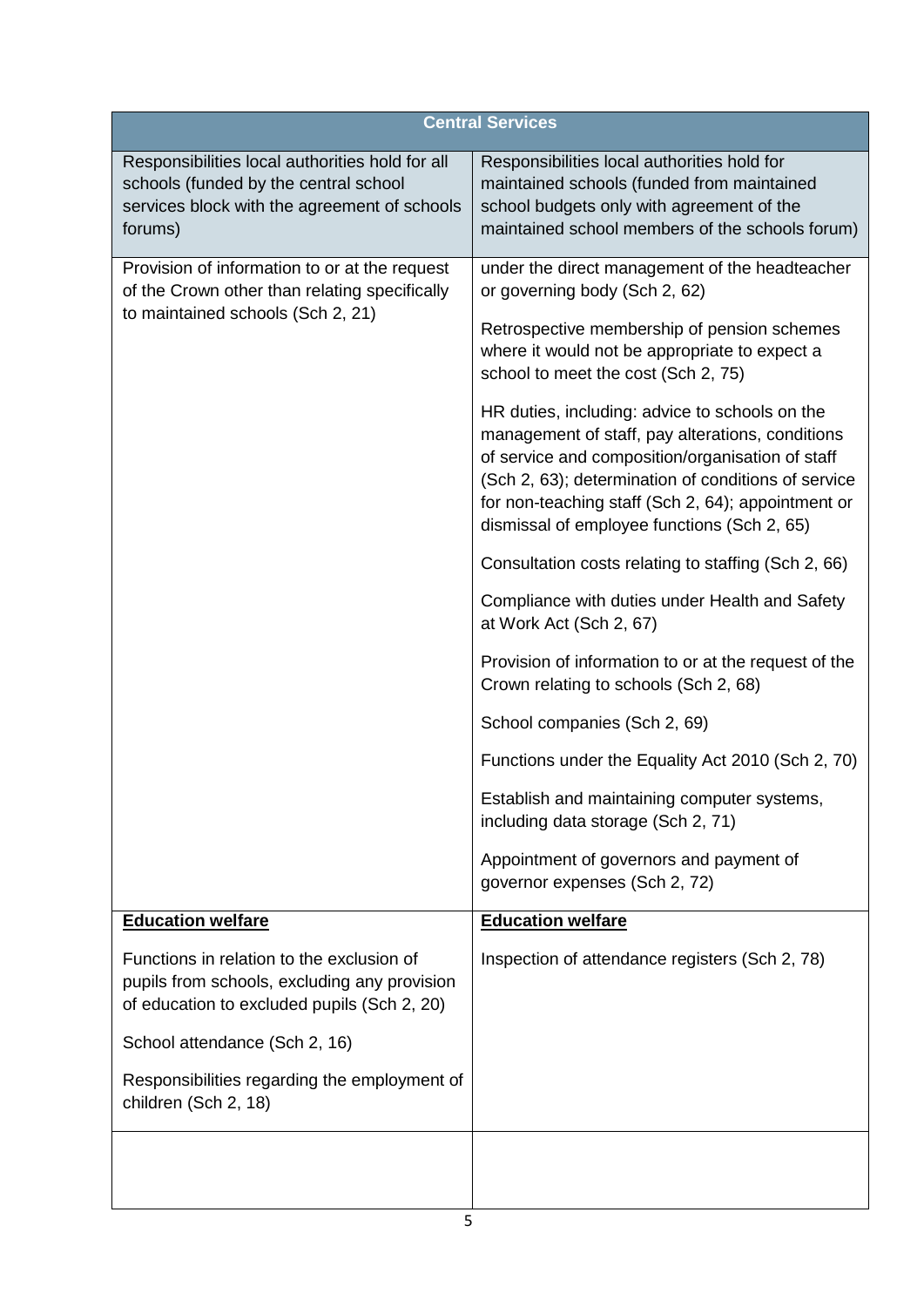| <b>Central Services</b>                                                                                                                                                                        |                                                                                                                                                                                           |  |  |
|------------------------------------------------------------------------------------------------------------------------------------------------------------------------------------------------|-------------------------------------------------------------------------------------------------------------------------------------------------------------------------------------------|--|--|
| Responsibilities local authorities hold for all<br>schools (funded by the central school<br>services block with the agreement of schools<br>forums)                                            | Responsibilities local authorities hold for<br>maintained schools (funded from maintained<br>school budgets only with agreement of the<br>maintained school members of the schools forum) |  |  |
| <b>Asset management</b>                                                                                                                                                                        | <b>Asset management</b>                                                                                                                                                                   |  |  |
| Management of the LA's capital programme<br>including preparation and review of an asset<br>management plan, and negotiation and<br>management of private finance transactions<br>(Sch 2, 14a) | General landlord duties for all maintained schools<br>(Sch 2, 76a & b (section 542(2)) Education Act<br>1996; School Premises Regulations 2012) to<br>ensure that school buildings have:  |  |  |
| General landlord duties for all buildings                                                                                                                                                      | • appropriate facilities for pupils and staff<br>(including medical and accommodation)                                                                                                    |  |  |
| owned by the local authority, including those<br>leased to academies (Sch 2, 14b)                                                                                                              | • the ability to sustain appropriate loads                                                                                                                                                |  |  |
|                                                                                                                                                                                                | • reasonable weather resistance                                                                                                                                                           |  |  |
|                                                                                                                                                                                                | · safe escape routes                                                                                                                                                                      |  |  |
|                                                                                                                                                                                                | • appropriate acoustic levels                                                                                                                                                             |  |  |
|                                                                                                                                                                                                | . lighting, heating and ventilation which meets the<br>required standards                                                                                                                 |  |  |
|                                                                                                                                                                                                | • adequate water supplies and drainage                                                                                                                                                    |  |  |
|                                                                                                                                                                                                | • playing fields of the appropriate standards                                                                                                                                             |  |  |
|                                                                                                                                                                                                | General health and safety duty as an employer for<br>employees and others who may be affected<br>(Health and Safety at Work etc Act 1974)                                                 |  |  |
|                                                                                                                                                                                                | Management of the risk from asbestos in<br>community school buildings (Control of Asbestos<br>Regulations 2012)                                                                           |  |  |
| <b>Central support services</b>                                                                                                                                                                | <b>Central support services</b>                                                                                                                                                           |  |  |
| No functions                                                                                                                                                                                   | Clothing grants (Sch 2, 52)                                                                                                                                                               |  |  |
|                                                                                                                                                                                                | Provision of tuition in music, or on other music-<br>related activities (Sch 2, 53)                                                                                                       |  |  |
|                                                                                                                                                                                                | Visual, creative and performing arts (Sch 2, 54)                                                                                                                                          |  |  |
|                                                                                                                                                                                                | Outdoor education centres (but not centres mainly<br>for the provision of organised games, swimming<br>or athletics) (Sch 2, 55)                                                          |  |  |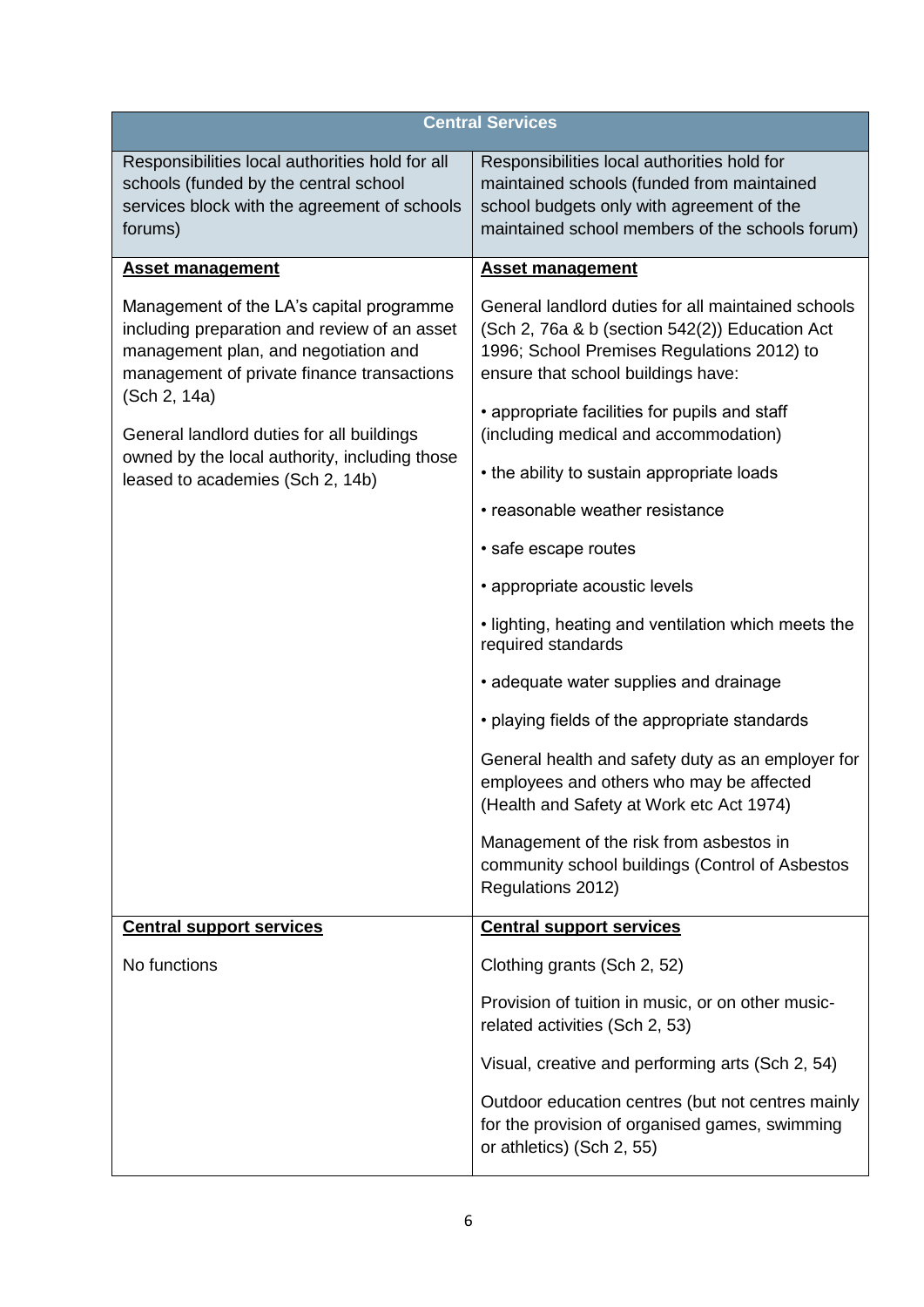| <b>Central Services</b>                                                                                                                                                                                                                                  |                                                                                                                                                                                           |  |  |
|----------------------------------------------------------------------------------------------------------------------------------------------------------------------------------------------------------------------------------------------------------|-------------------------------------------------------------------------------------------------------------------------------------------------------------------------------------------|--|--|
| Responsibilities local authorities hold for all<br>schools (funded by the central school<br>services block with the agreement of schools<br>forums)                                                                                                      | Responsibilities local authorities hold for<br>maintained schools (funded from maintained<br>school budgets only with agreement of the<br>maintained school members of the schools forum) |  |  |
| <b>Premature retirement and redundancy</b>                                                                                                                                                                                                               | <b>Premature retirement and redundancy</b>                                                                                                                                                |  |  |
| No functions                                                                                                                                                                                                                                             | Dismissal or premature retirement when costs<br>cannot be charged to maintained schools (Sch 2,<br>77)                                                                                    |  |  |
| <b>Monitoring national curriculum</b>                                                                                                                                                                                                                    | <b>Monitoring national curriculum assessment</b>                                                                                                                                          |  |  |
| <b>assessment</b><br>No functions                                                                                                                                                                                                                        | Monitoring of National Curriculum assessments<br>(Sch 2, 74)                                                                                                                              |  |  |
| <b>Therapies</b>                                                                                                                                                                                                                                         | <b>Therapies</b>                                                                                                                                                                          |  |  |
| No functions                                                                                                                                                                                                                                             | This is now covered in the high needs section of<br>the regulations and does not require schools<br>forum approval                                                                        |  |  |
| <b>Other ongoing duties</b>                                                                                                                                                                                                                              |                                                                                                                                                                                           |  |  |
| Licences negotiated centrally by the<br>Secretary of State for all publicly funded<br>schools $(Sch 2, 8)$ – this does not require<br>schools forum approval                                                                                             |                                                                                                                                                                                           |  |  |
| Admissions (Sch 2, 9)                                                                                                                                                                                                                                    |                                                                                                                                                                                           |  |  |
| Places in independent schools for non-SEN<br>pupils (Sch 2, 10)                                                                                                                                                                                          |                                                                                                                                                                                           |  |  |
| Remission of boarding fees at maintained<br>schools and academies (Sch 2, 11)                                                                                                                                                                            |                                                                                                                                                                                           |  |  |
| Servicing of schools forums (Sch 2, 12)                                                                                                                                                                                                                  |                                                                                                                                                                                           |  |  |
| Back-pay for equal pay claims (Sch 2, 13)                                                                                                                                                                                                                |                                                                                                                                                                                           |  |  |
| Writing to parents of year 9 pupils about<br>schools with an atypical age of admission,<br>such as UTCs and studio schools, within a<br>reasonable travelling distance (new addition<br>to CSSB, to be included in 2018-19<br>regulations). <sup>1</sup> |                                                                                                                                                                                           |  |  |

<sup>&</sup>lt;sup>1</sup>Funding for this duty was previously delivered to local authorities via a s.31 grant. Additional funding will be added to the CSSB baseline for this from 2018-19.

**.**